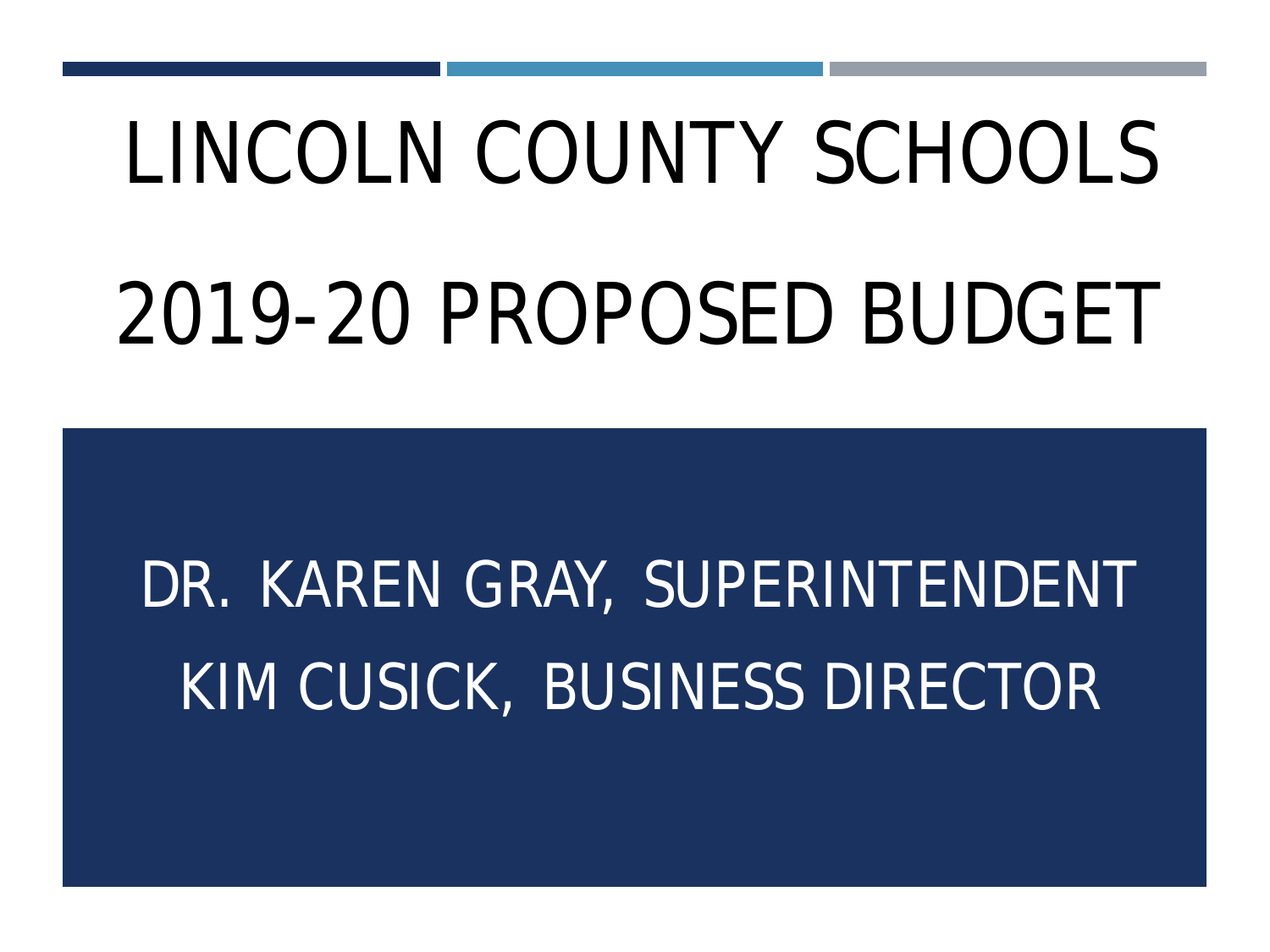### LCSD BUDGET COMMITTEE DUTIES

- Budget Committee deliberates and approves the Proposed Budget in as many meetings as needed
- Committee consists of the board members and 5 appointed community members by zone. 1 position is currently vacant.
	- Majority of committee membership must vote yes not a majority of those in attendance
	- 6 yes votes required to approve the budget
- **Time is allowed for public comment**
- Committee may adjust General Fund discretionary budget lines by up to 10% of the General Fund budget
	- However, 65% of the budget is payroll and is restricted by contracts
	- **Another roughly 10% is contracted services and cannot be decreased**
- Funds other than General Fund are restricted use and generally cannot be changed by the budget committee
- Meetings are scheduled May 16th, May 21<sup>st</sup> and May 23rd and public notice has been given.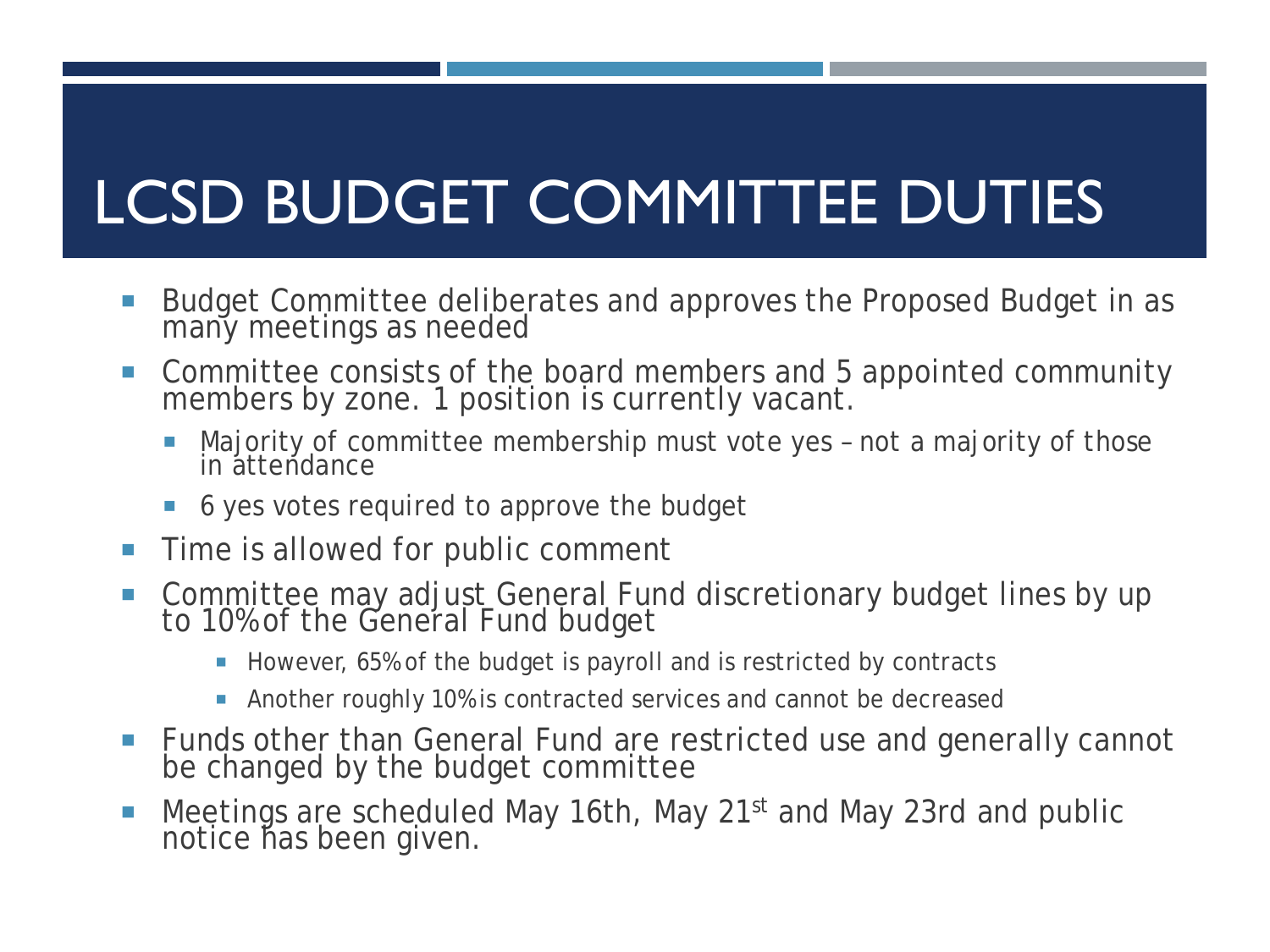#### LCSD BUDGET PROCESS

- June
	- **Public Budget Hearing notice with Financial Summary of the budget**  approved by the budget committee (Approved Budget) will be published in the News Times and on the District website
		- Budget Committee must approve budget no later than May 30<sup>th</sup> in order to comply with these notice requirements
	- Board conducts Public Hearing June 11, 2019 on 2019-20 Approved Budget
		- Allows another opportunity for the public to comment on the budget
	- Board approves resolutions adopting the 2019-20 Budget and approving the tax levy at the regular board meeting June 11, 2019
		- Required prior to June 30, 2019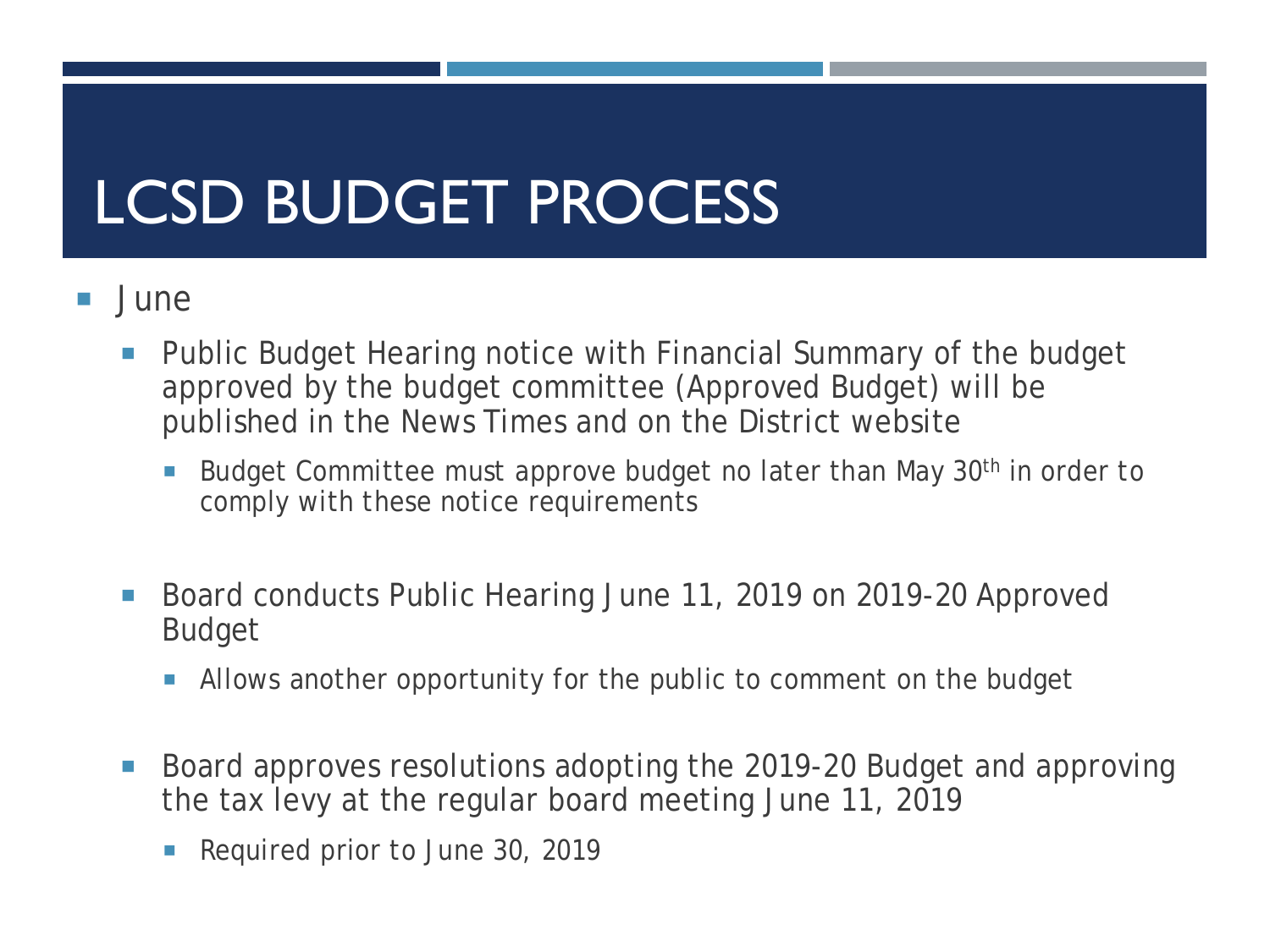#### BUDGET DEFINTIONS

- Appropriations
	- The amount of spending authority given to a public entity by the governing board
	- **Created when the board adopts the budget**
	- **Must be budgeted by Fund and Major Function for school districts**
	- May not be exceeded or overspent
		- Unbudgeted (excess) revenue can only be spent in the current year *after* adopting a Supplemental Budget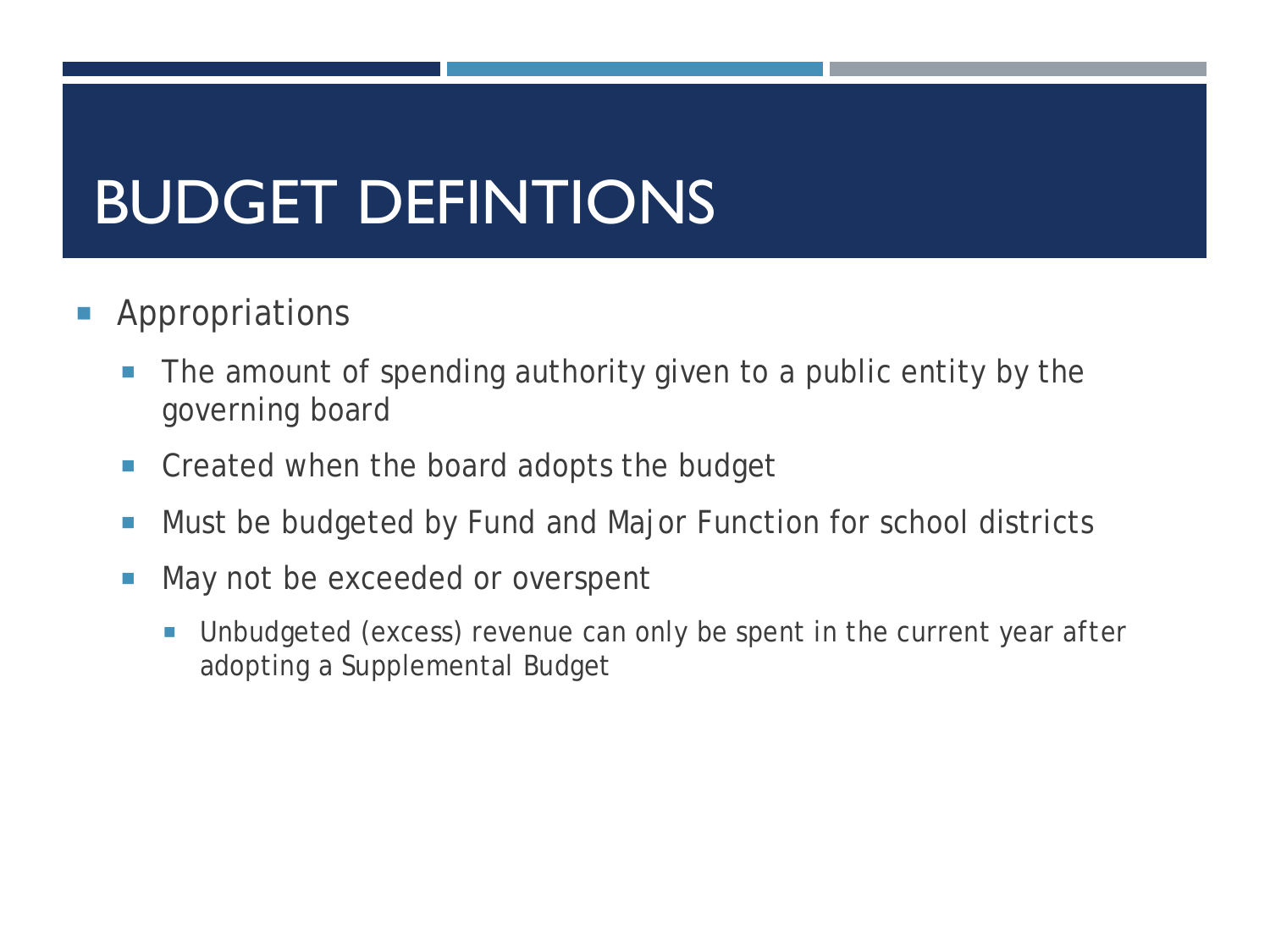- 2019-20 State School Fund (SSF) Revenue:
	- Based initially on the Co-Chair's \$8.87 billion State-wide base K-12 biennial Budget per the 3/18/19 SSF Estimate
		- 7,081.19 ADMw and \$8,141 per ADMw General Purpose Formula Rate
		- Total SSF Formula Revenue of \$57,648,212
		- **Increase of \$5,055,270** 
			- Less \$1,365,000 Beginning Fund Balance held for 2<sup>nd</sup> yr of 18-19 biennium
		- Actual increase 3,690,270
	- Legislature approved a \$9.0 billion biennial budget
		- Estimated approximately \$589,000 increase
			- Budgeted in separate line items Revenue 3100, Exp 1100 Obj 399
			- **Official SSF estimate was expected next week**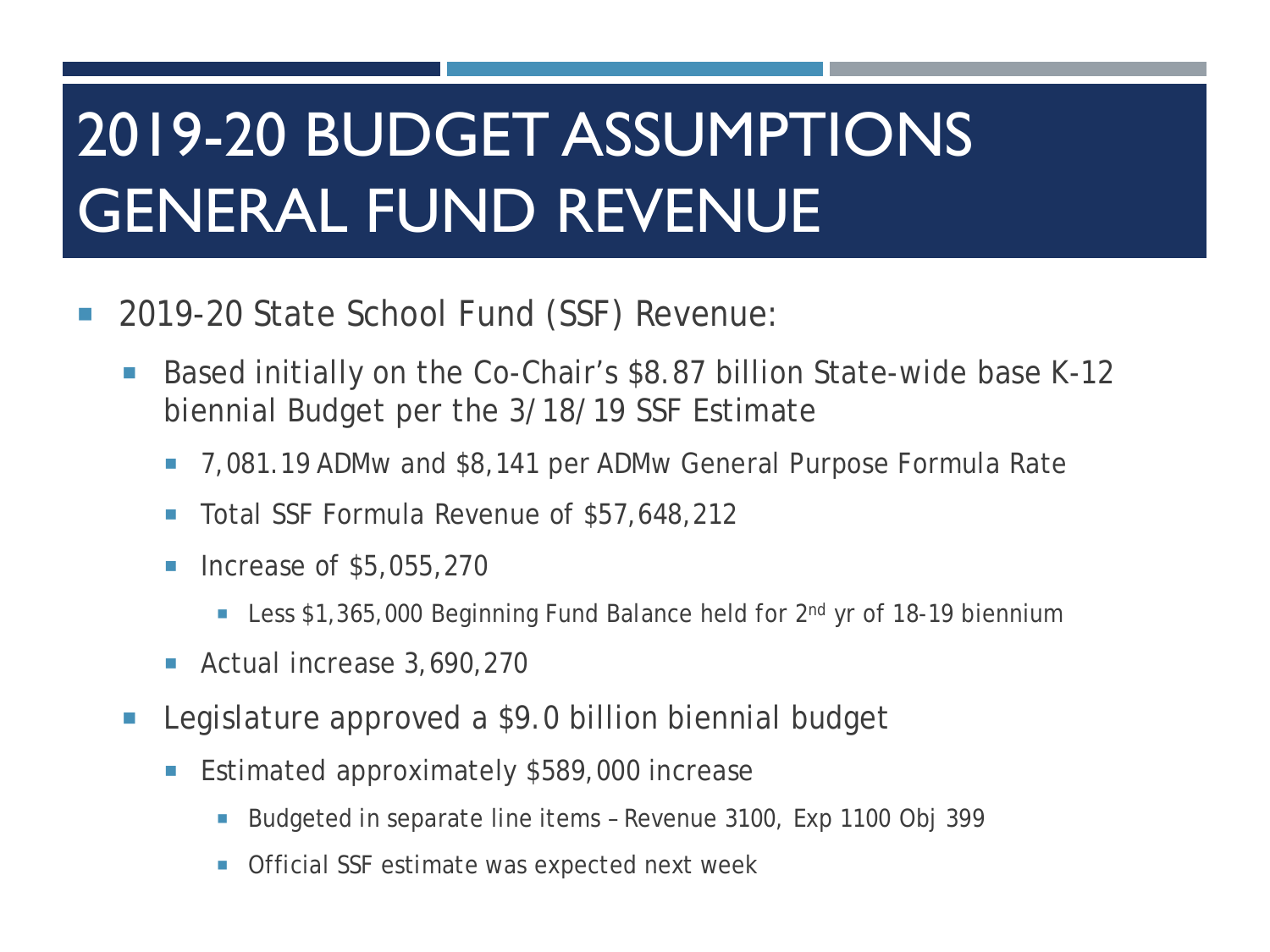- 2019-20 State School Fund (SSF) Revenue:
	- **New estimate released May 15th** 
		- 7095.84 ADMw, \$8,213 per ADMw, other minor adjustments
		- **5491,914 increase (estimate was \$589,000)**
		- **Unless you have other changes, recommend leaving SSF and expense lines as**  is to allow for additional foster child weighting not included in this estimate
			- **This allows for adequate appropriations/spending authority**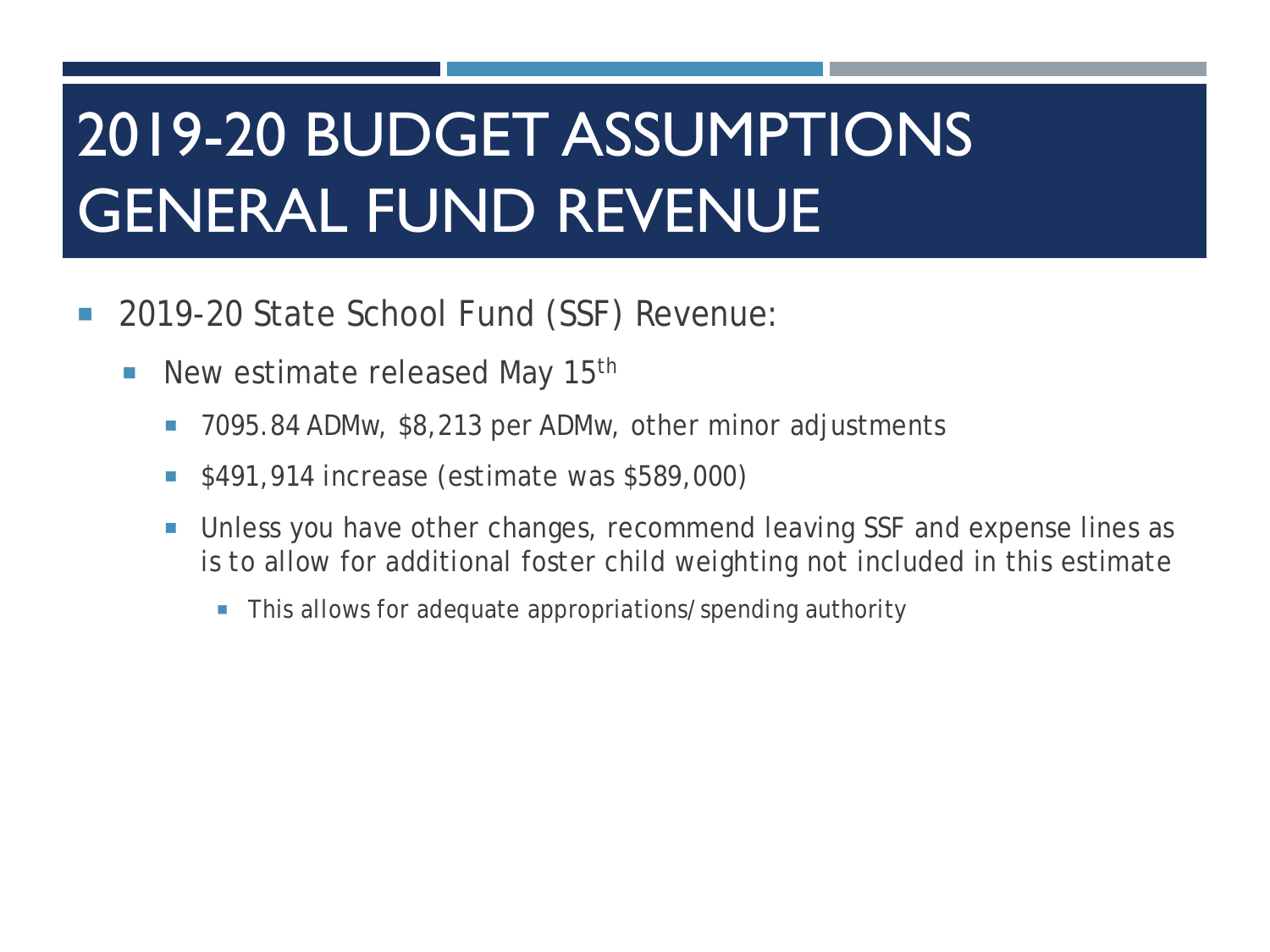- Beginning Fund Balance:
	- **5590,600 for anticipated building balance carryover**
	- **5113,000 for anticipated Curriculum & Technology budget carryover**
	- **\$1,072,288 cash used to balance the budget** 
		- **Budget assumptions page was incorrect new pages distributed**
		- Began with \$766,400
		- **Increased by 305,888 to cover additional transportation needs and to cover** the additional 7% UEFB required for 2019-20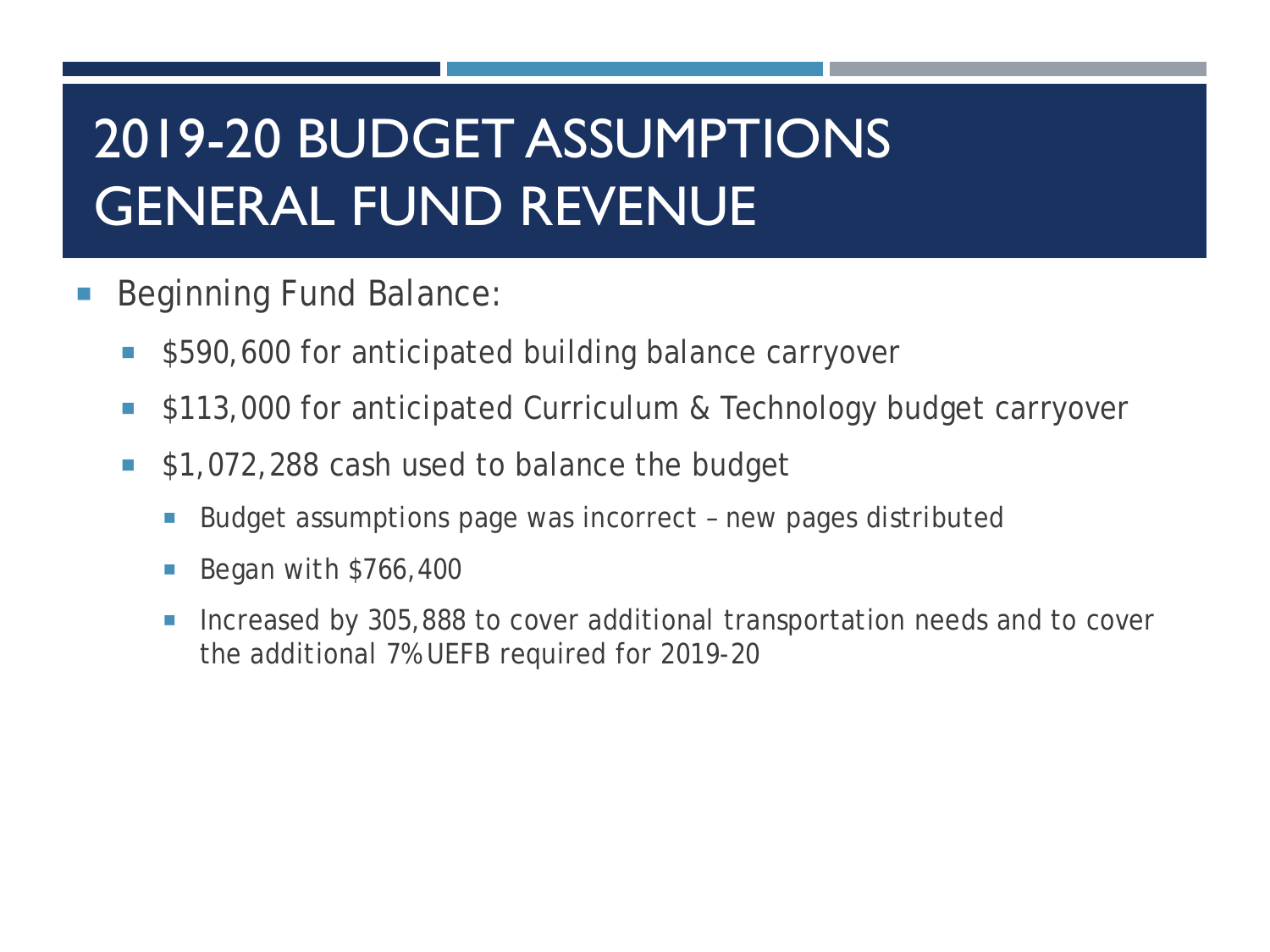- **Beginning Fund Balance continued** 
	- 900,000 is offset as transfers to the following funds which have no other source of revenue – ensures funds available if General Fund declines
		- \$300,000 Fund 290 Curriculum
		- \$300,000 Fund 293 Building Maintenance
		- **5300,000 Fund 298 Technology**
	- **53,817,983 was the 18/19 required 7% Unappropriated Ending Fund Balance**
	- **5750,000 is offset with Contingency part of the 7% requirement**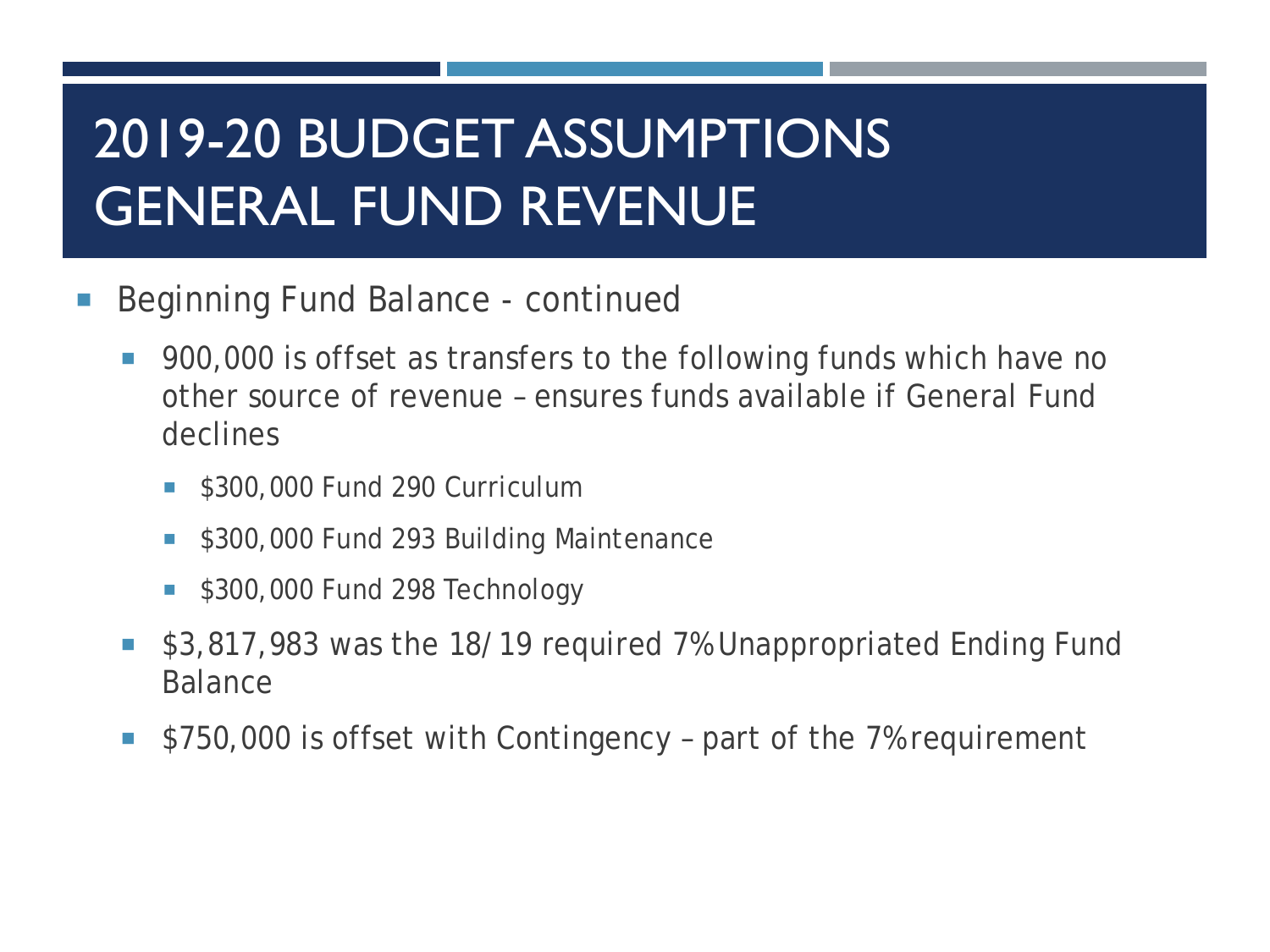- **Other Revenue Assumptions:**
- ESD Tier II funding has decreased \$121,934
- been repurposed as a Reading TOSA and paid from General Fund ■ One Community Curriculum Resources Specialist (Ocean Lit) has
	- **Provides professional development for teachers on the new reading** curriculums
	- **Filter 15 Frees up Tier II funding for OT/PT needs due to ESD changes**
- **Additional positions funded by ESD Tier II Funds;** 
	- 2 School Resource Officers
	- Early Childhood Coordinator
	- **SIS Data Coordinator**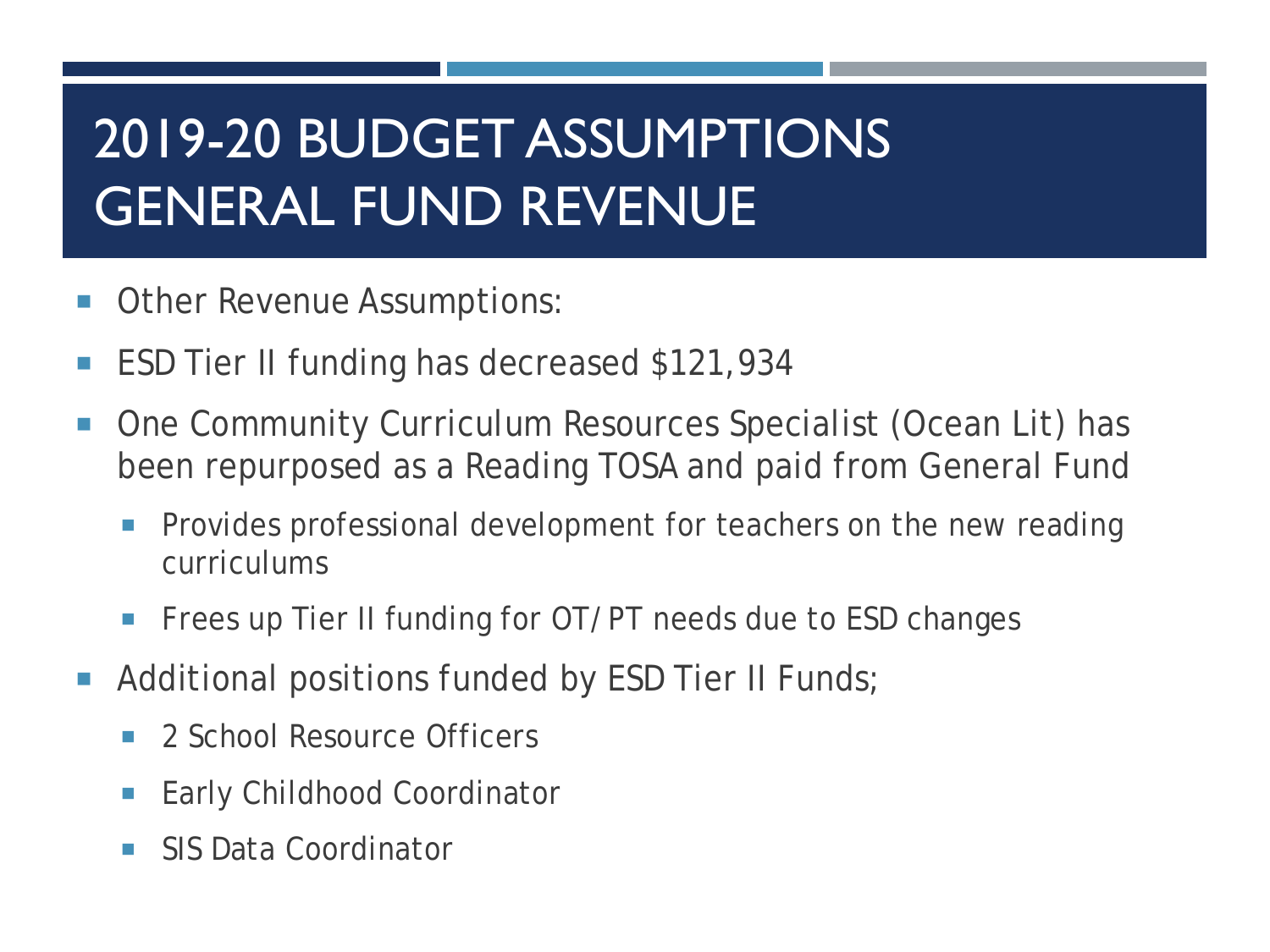- **Licensed FTE allocated based on projected ADM with an emphasis**  on maintaining smaller and equitable class sizes (where possible and space allows) for schools of like grade bands and size
- 4.40 Counselor FTE added from Title IA to provide Title I teacher for each Title building
- 1.82 FTE added to promote equity, adjust for class size and allow for adequate scheduling of courses.
- 1.0 FTE held in reserve for possible KG ADM increases in fall
- **Special Education staffing adjusted based on established staffing** ratios and caseload by Special Ed administrators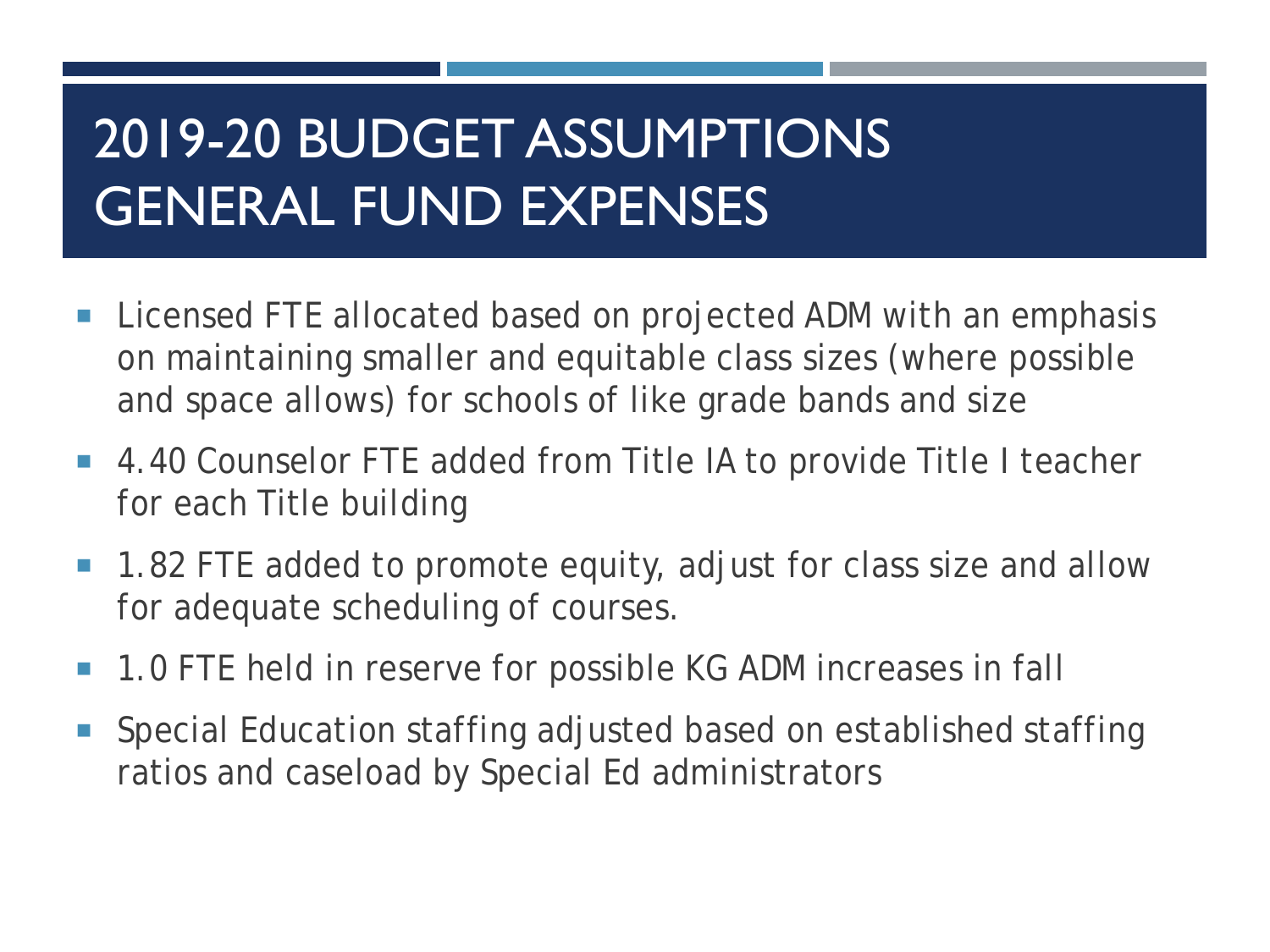- **Classified allocations based on current staffing including**  maintaining key positions; School Secretary, Media Specialists, Health/Records Assistants and Bilingual Tutors.
- **2.0 Bilingual Tutor FTE was split between Newport Middle,**  Newport High, Taft Elementary and Taft 7-12 for additional support to the ELL population
- 1.0 Bilingual Tutor FTE added to general fund from Title IA to use Title IA funding for classified Title assistants.
- **Maintains 1.0 Hispanic Families & Community Liaison position**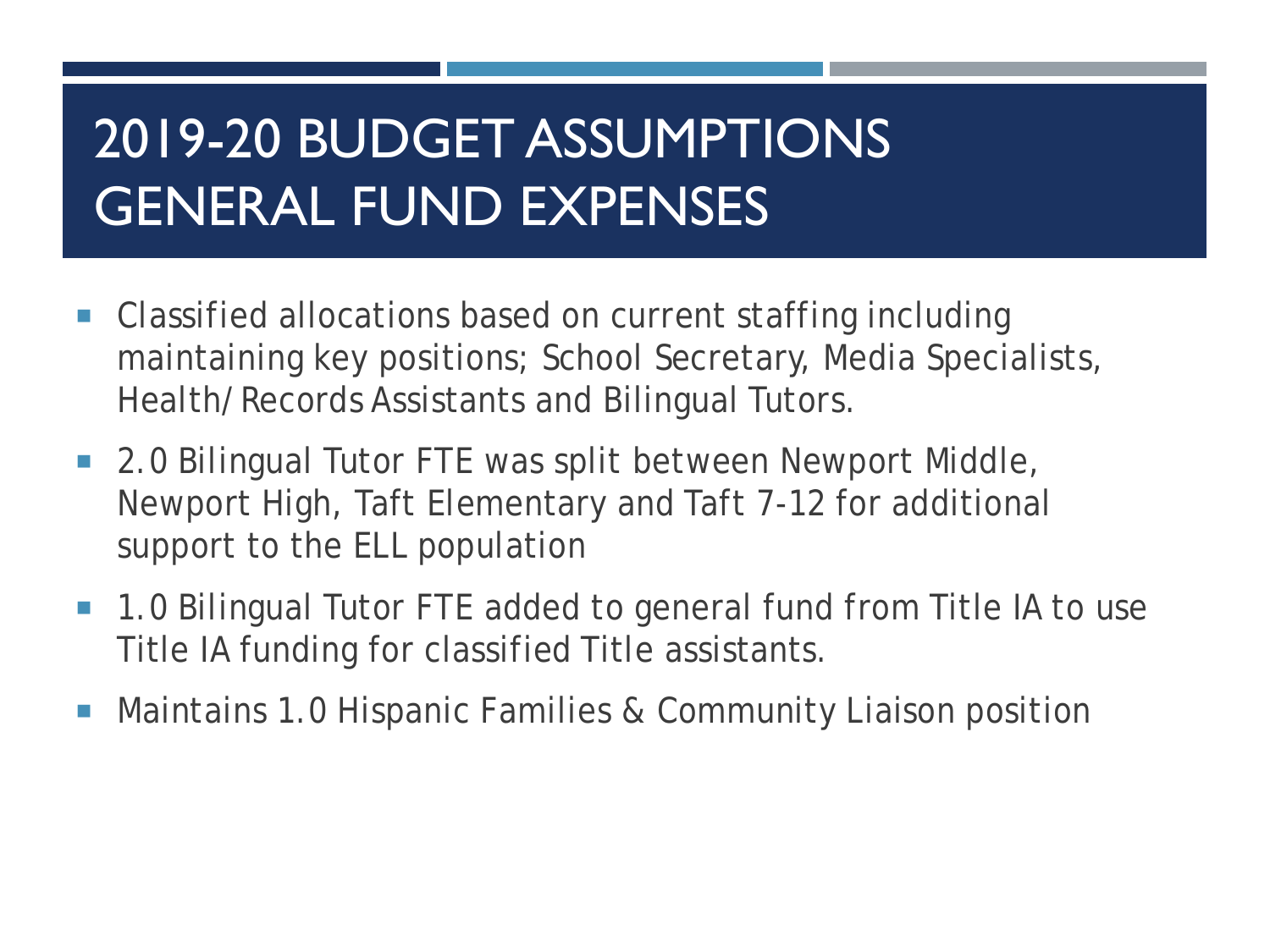#### 2019-20 BUDGET ASSUMPTIONS GENERAL FUND EXPENSES **Administrator FTE changes:**

- Added 1.0 Vice Principal for Sam Case
- Reduced .25 FTE from completion of prior Business Director's partial contract in 2018-19
- **Increased Alternative Education/Charter Schools administrator to full** 1.0 FTE – current FTE is 1.0. This was an add of .5 FTE in 2018-19.
- Moved .64 Administrator FTE from Title IA funds in order to free up Title IA funds for Teachers and Classified Assistants at all schools
	- Total moved to General Fund from Title IA = \$573,787 (Licensed, Classified & Administrative staff)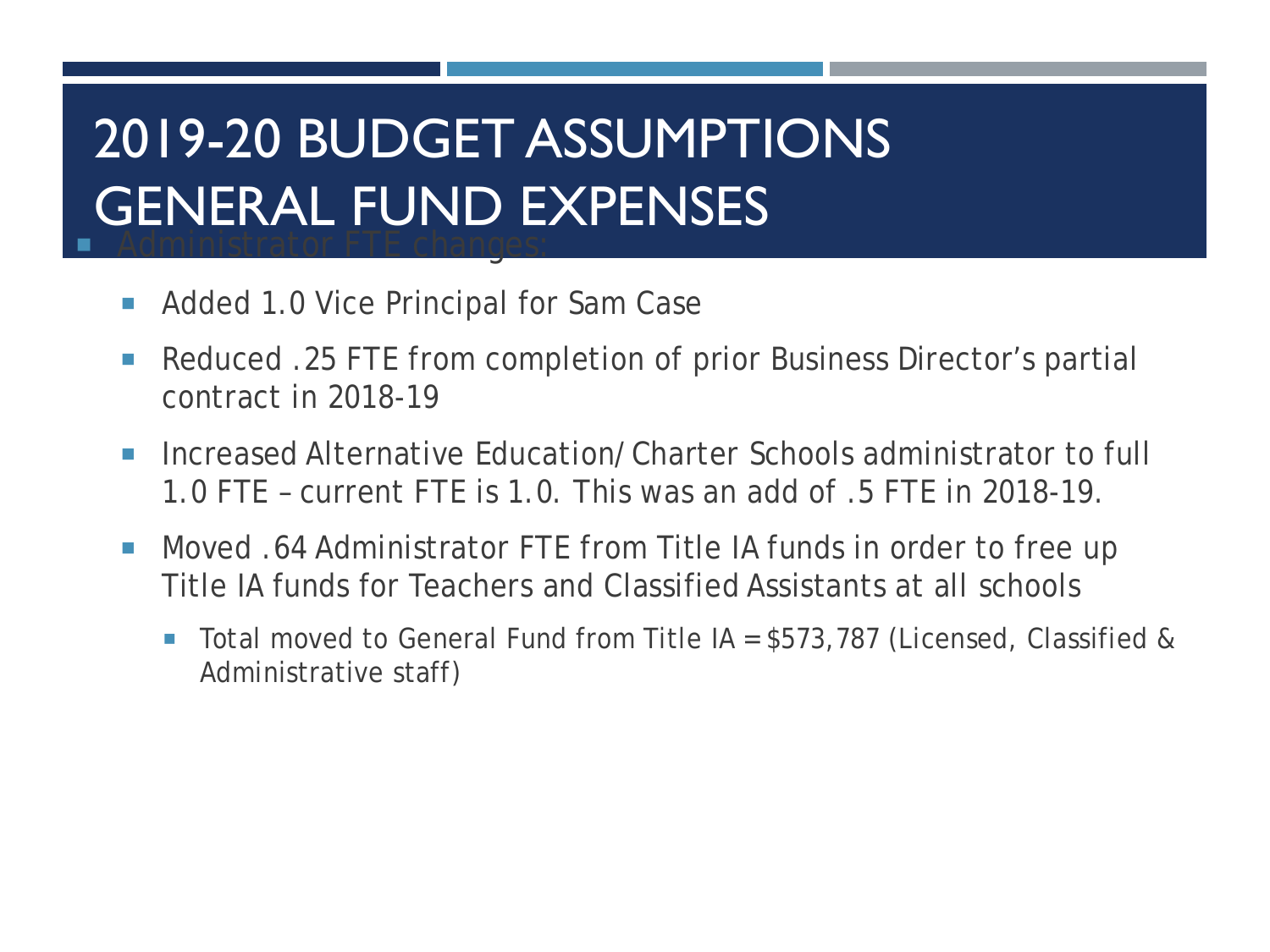- Discretionary Allocations 2% increase \$/ADM
	- $K-6$  \$141.96
	- $\blacksquare$  7-12 \$163.32
- Non-athletic Allocations 2% increase \$/ADM
	- $K-6$  \$10.40
	- $\blacksquare$  7-12 \$43.70
- Athletics based on matrix created in 2017-18, rolled up
	- **Naldport HS wants to start a Middle School sports program. This was**  budgeted in order for there to be adequate appropriations – very early stages of planning.
	- Substitute budget \$61,124 for staff coaches attending competitions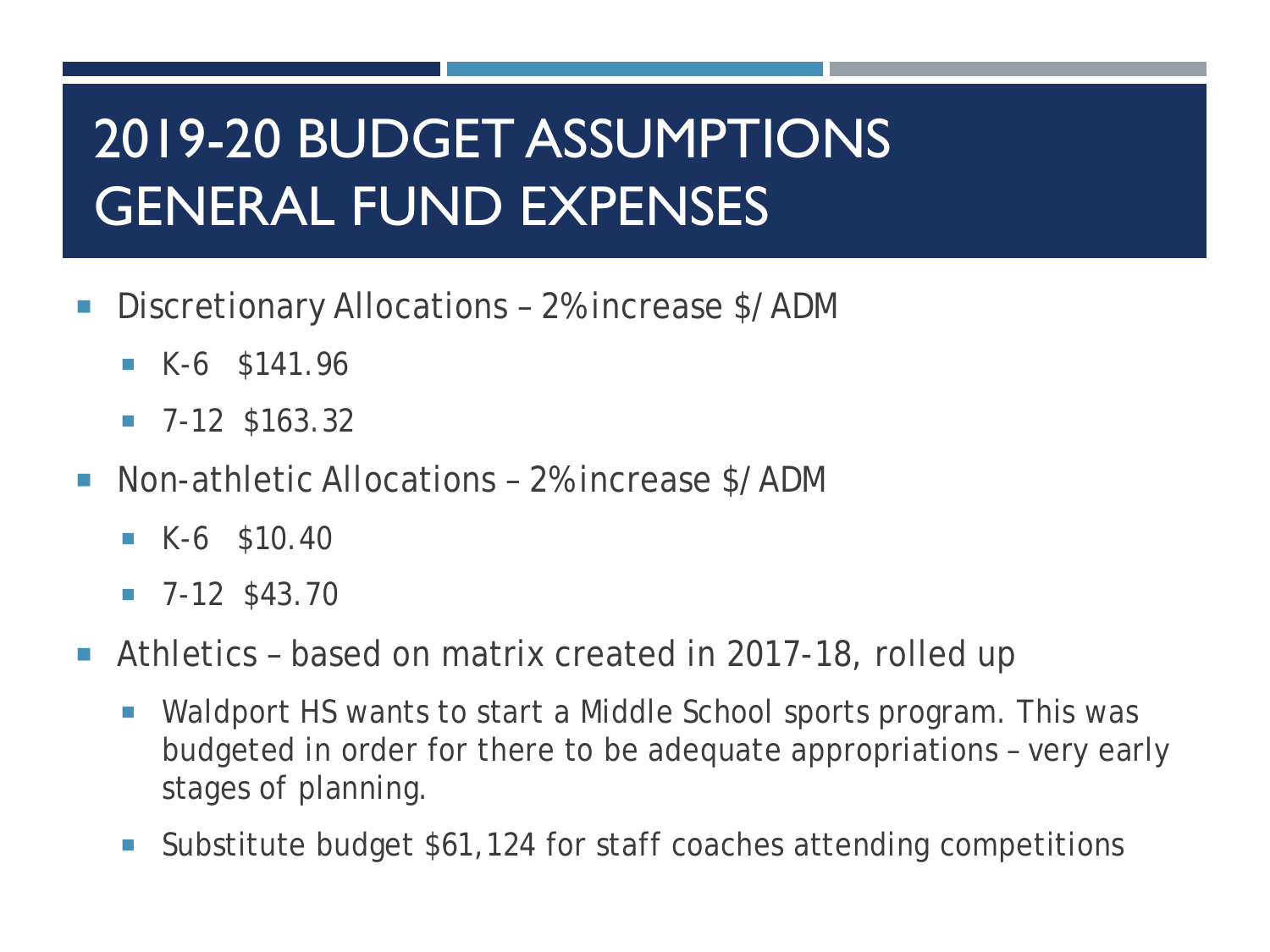- **Utilities increased 3% overall**
- **Property & Liability Insurance increased 5% upon recommendation** of Brown & Brown
- Custodial increased 2.4% plus \$30,000 for additional supplies
- Early Retiree Medical reduced \$128,156
	- **Licensed retiree program sunsets in 2020-21, however, now includes**  retirement agreements with administrators so there will continue to be expenditures for the length of those agreements.
- **540,000 added to Human Resources budget for the Rural Teacher** Education Pipeline program with OCCC
- \$116,000 added to Instructional Materials (Curriculum or Textbooks) for new adoptions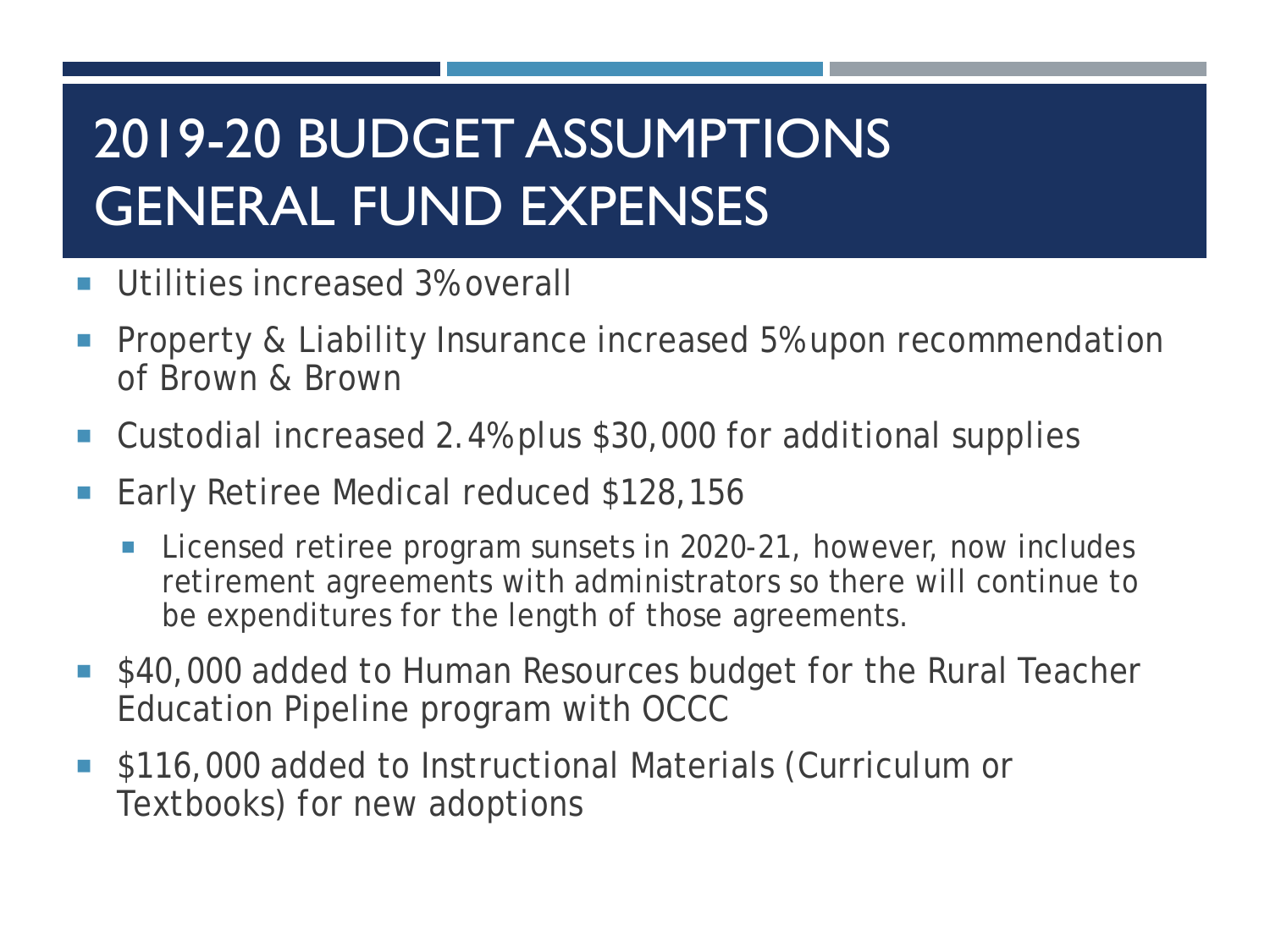- **New Transportation Contract with First Student** 
	- Initial net increase estimated at \$273,000
	- **Added \$100,000 for 1.0 FTE Transportation Liaison position**
	- Added \$28,153 for ½ of the driver wage increase, 2 additional interior cameras per bus and 1 additional activity bus
	- New estimate \$401,153 less increased revenue of \$89,707 or \$311,446
- **Alternative Education** 
	- \$50,000 Discretionary added for new "Future Bound" pilot program
	- Alternative Education program for grades 7 & 8
	- **Classroom will be at Newport Middle School**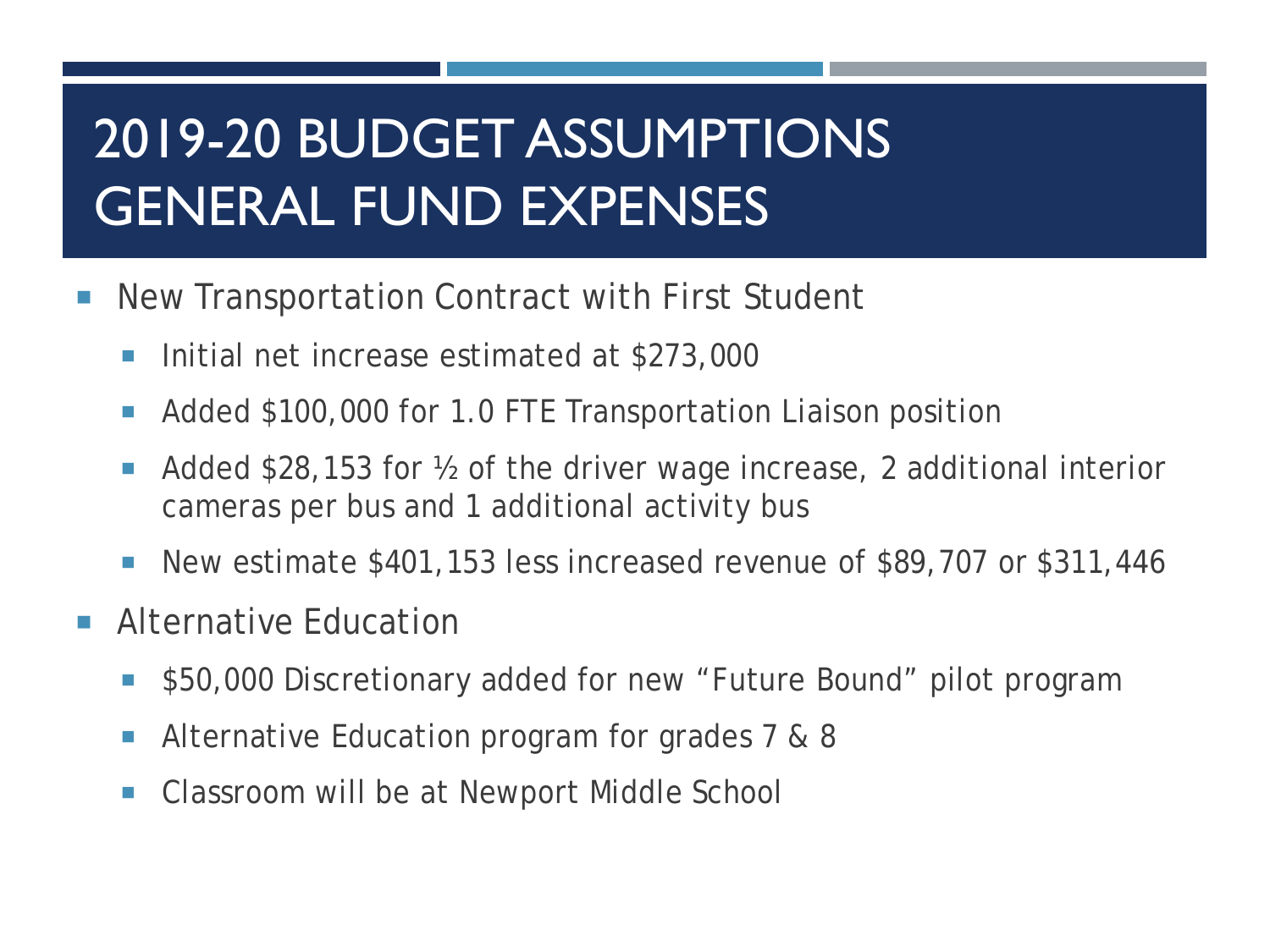- **PERS rate decrease of 2.25% from 21.25% to 19%**
- Created expenditure savings of approximately \$638,450
- **Maintains sufficient balance to make debt service payments in the** future as we have been building the balance for several years
- Board required 7% Ending Fund Balance:
	- **5750,000 Contingency**
	- \$4,197,176 Unappropriated Ending Fund Balance